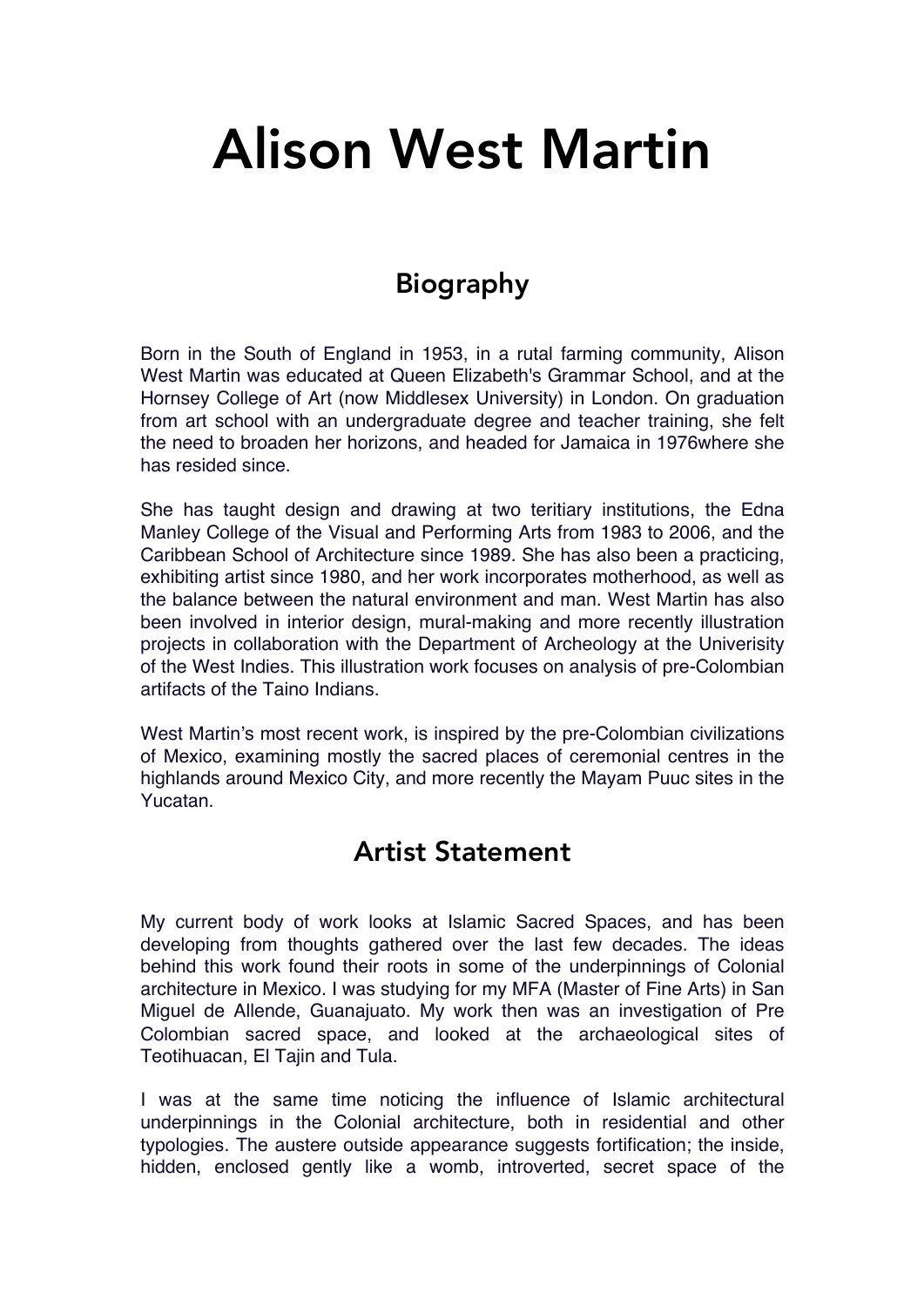courtyard; the typical Mudejar arch which imitates the joining of the head to the torso at the neck; the intricate ornamentation and detail, were all carried to New Spain at the time of the conquest of the Americas, soon after the expulsion of the Moors from Spain.

In 2013 I spent a month in Istanbul, primarily focusing my research drawing and photographing the mosques in the walled part of the historic peninsula. The architectural language and their carved and tiled ornamentation speak to the scientifically and philosophically complex Moslem mind.

The outcome of this research was a series of images which examined the geometric underpinnings and the philosophical/spiritual meaning behind this sacred geometry. The three dimensional geometry of the domed spaces, as well as the tile patterns which decorate these spaces have cosmic significance and seem to explain everything from the microscopic to the macroscopic, from the atomic and cellular, to the revolutions of the planets and the solar system.

In 2015 I spent time in Granada Spain, especially the Nasrid Palaces and other notable structures of the Alhambra, and in Tangier, Morocco, especially the Kasbah and Dar-el-Makhzen or Sultan's Palace.

The paintings examine space, light, surface pattern and geometry. They are full of metaphor of the arch as a threshold to beyond, and the journeys of life. I have looked at the concept of hidden, rather than revealed, which applies equally to architecture and to dress, both of which contain the human person. Enclosure and mystery, as opposed to openness and revealed.

The media and technique I use continues a lifetime of developing my surfaces and imagery from tiny coloured, as well as black and white, pen and ink circles, dots and strokes…which is also philosophical as well as physical, and relates to my understanding of the cosmos…That all matter consists tiny specks of substance and light from the minute to the massive.

The resulting images carry the viewer back in time; through from an Occidental mindset to an Oriental one; from one religious standpoint to another; through shaded archways into enlightened space.

My visual investigations have opened for me a door of clearer understanding of another equally valid way of thinking; through intricacies of surface, light, form and structure of Islamic sacred spaces, and into the minds of those who created them and paid homage within. Delving into sacred spaces of a different religious group help in the understanding that after all we are all basically and intrinsically human. We all have a need to try to understand our mortality and our place in the cosmos. I have found that the sensory and sensual experience in the mosque or the Islamic Palace reaches to the deep inner core of human essence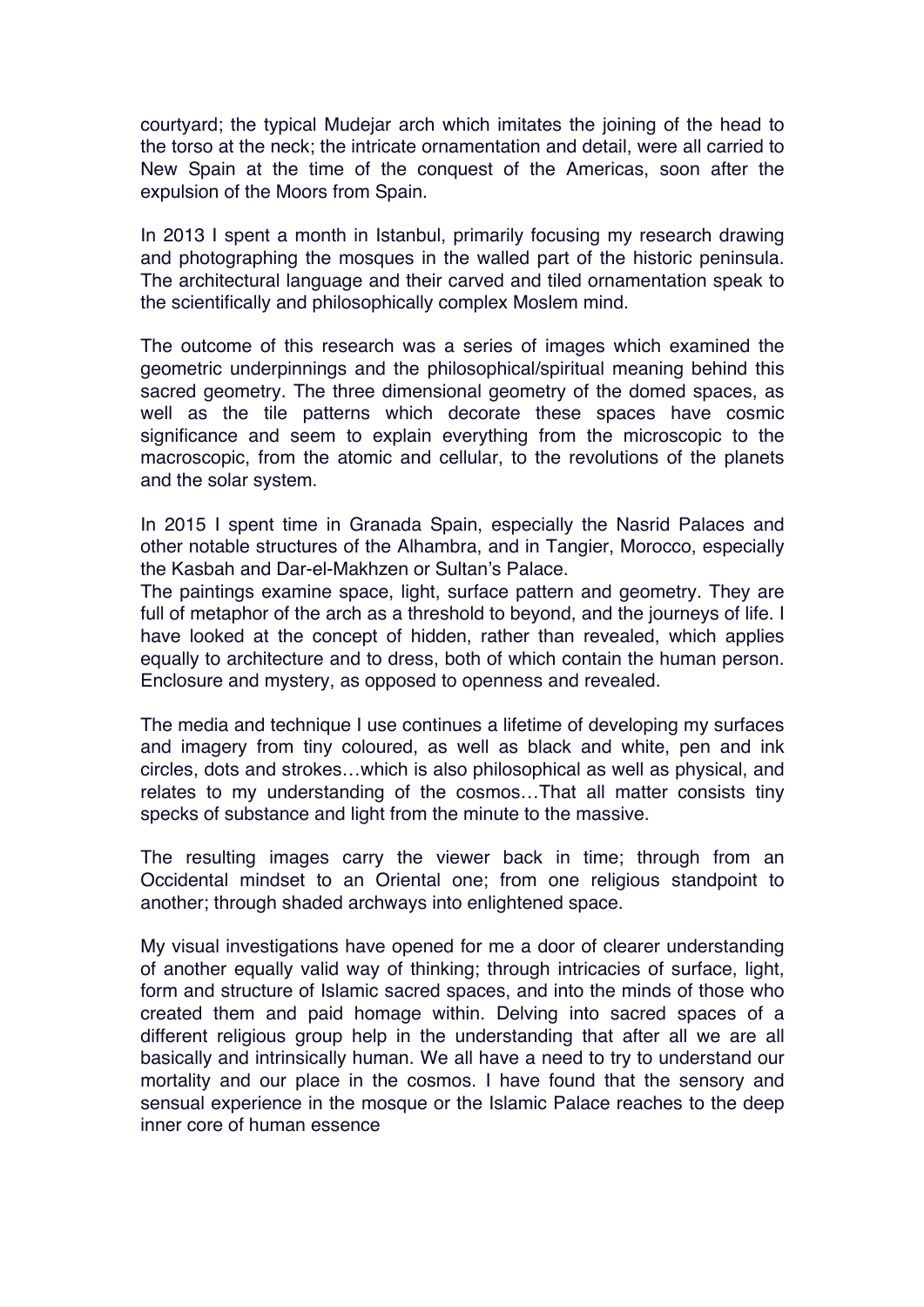At this time in the international political arena, where exclusion is more favoured than inclusion, I believe it is all the more important to voice images that encourage tolerance and understanding, that bring to the viewer something of greater meaning, insight and relevance than the volatile and shock inducing negative imagery perpetrated by the mass media.

## SELECTED EXHIBITIONS SOLO.

- $\div$  February 2014. *"Sacred Geometry: Images from Istanbul"* UTech Centre for the Arts.
- v November 2010 *"Amatl Drawings of Yucatecan Mayan Edificio"* Bolivar Gallery. Kingston. Jamaica.
- v October 2004. "Stairways to Heaven" Mutual Gallery. Kingston Jamaica.
- v July 2004. "Stairways to Heaven" Pergola Gallery. San Miguel de Allende. Gto. Mexico.
- v October 1998. "Places I Go." Mutual Gallery. Kingston. Jamaica.
- v April 1993. Environetics Gallery. Mandeville. Jamaica.
- **v** March 1993. "In His Garden." Galerie 14. Kingston. Jamaica.
- v October 1992. Jamaica Tourist Board Promotional Show. Miami International Mall. Florida. U.S.A.
- v October 1991. Women Incorporated. Featured solo artist. Oceana Hotel. Kingston. Jamaica.
- v December 1987. Frame Centre Gallery. Kingston. Jamaica.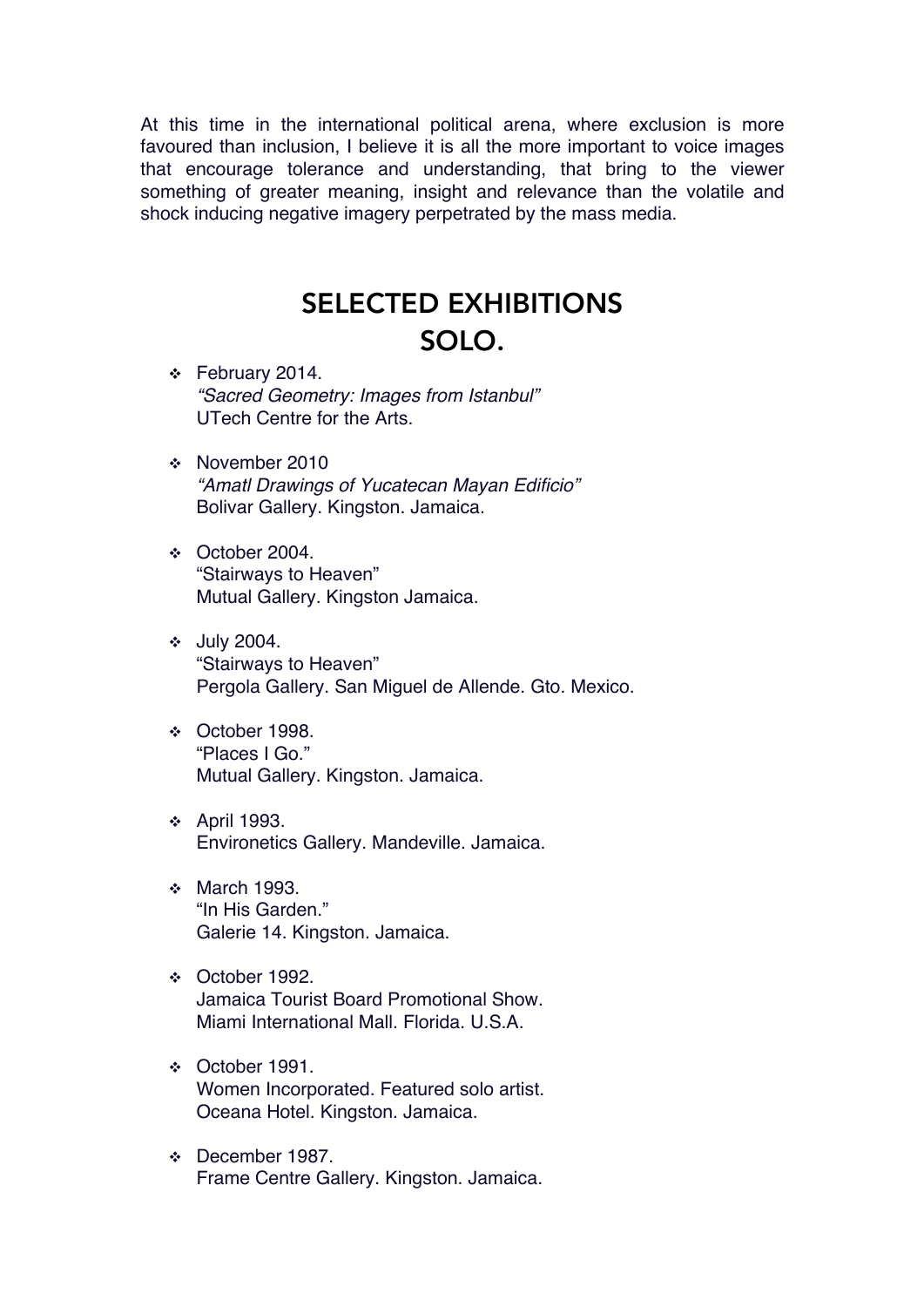$\div$  January 1987 Citi-Lites. Stony Hill Hotel Jamaica.

 $\div$  January 1985. "Cosmic Thoughts" Mutual Gallery. Kingston. Jamaica.

# **GROUP EXHIBITIONS** (selected)

- v Liguanea Arts Festival: Dec 2016
- v Liguanea Arts Festival: June 2014
- v Liguanea Arts Festival: April 2013
- v Liguanea Arts Festival: April 2012
- v Liguanea Arts Festival: April 2011
- v Liguanea Arts festival: April 2010
- v December 2008. Biennale. National Gallery, Kingston Jamaica.
- v December 2006. Biennale. National Gallery, Kingston Jamaica.
- $\div$  February 2005. The Art of Drawing Mutual Gallery, Kingston Jamaica.
- v December 2002. Biennale. National Gallery. Kingston. Jamaica.
- ❖ 1995. Annual National Exhibition National Gallery. Kingston. Jamaica.
- v 1994. Women's Show. Frame Centre Gallery. Kingston Jamaica.
- $\div$  October 1990. Group show "Two Women Artists." The Bay Gallery. Montego Bay. Jamaica.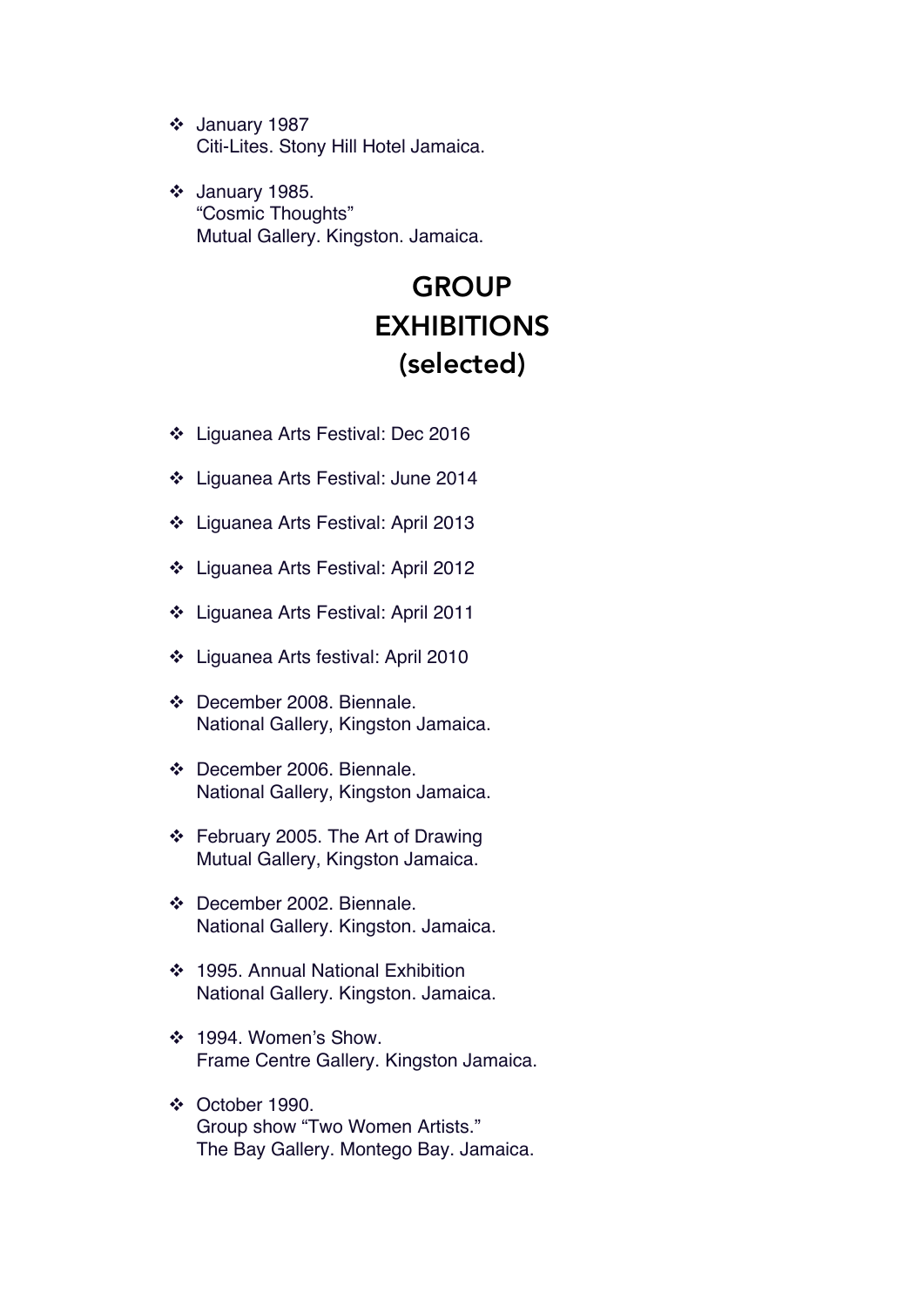- v 1989. Jamica School of Art Tutor's Show. Heritage House. Kingston. Jamaica.
- v 1988. Women's Art. Mutual Life Gallery.
- v 1986. Organized and participated in Anti- Apartheid Show. (Proceeds to A.N.C. South Africa.) Makonde Gallery. Kingston. Jamaica.
- v 1985. Annual Exhibition. National Gallery. Kingston. Jamaica.
- ❖ November 1985. Paintings by Alison West Martin with Jewelery by Corinne Wakeland. Makonde Gallery. Kingston. Jamaica.
- v September 1985. International Group Exhibition. Gallery Light Centre. Cambridge. Massachusetts. U.S.A.
- v 1984. Women's Show. Mutual Life Gallery. Kingston. Jamaica.
- v 1983. Jamaica School of Art Tutors Show. Port of Spain. Trinidad.
- v 1982. Jamaica Art and Craft Teachers Assoc. Upstairs Downstairs Gallery. Kingston. Jamaica.
- v 1981. St. Ann Parish Exhibition. Ocho Rios. Jamaica.

## **COMMISSIONS**

- v 1988. Petroloeum Corporation of Jamaica.
- v 1993. N.E.M. Insurance Co.
- v 1994. Consolidated Insurance Co.
- ◆ 1998. Ceramic Mosaic Mural. Chapel Altarpiece. Claver Home. Widcombe. Jamaica.